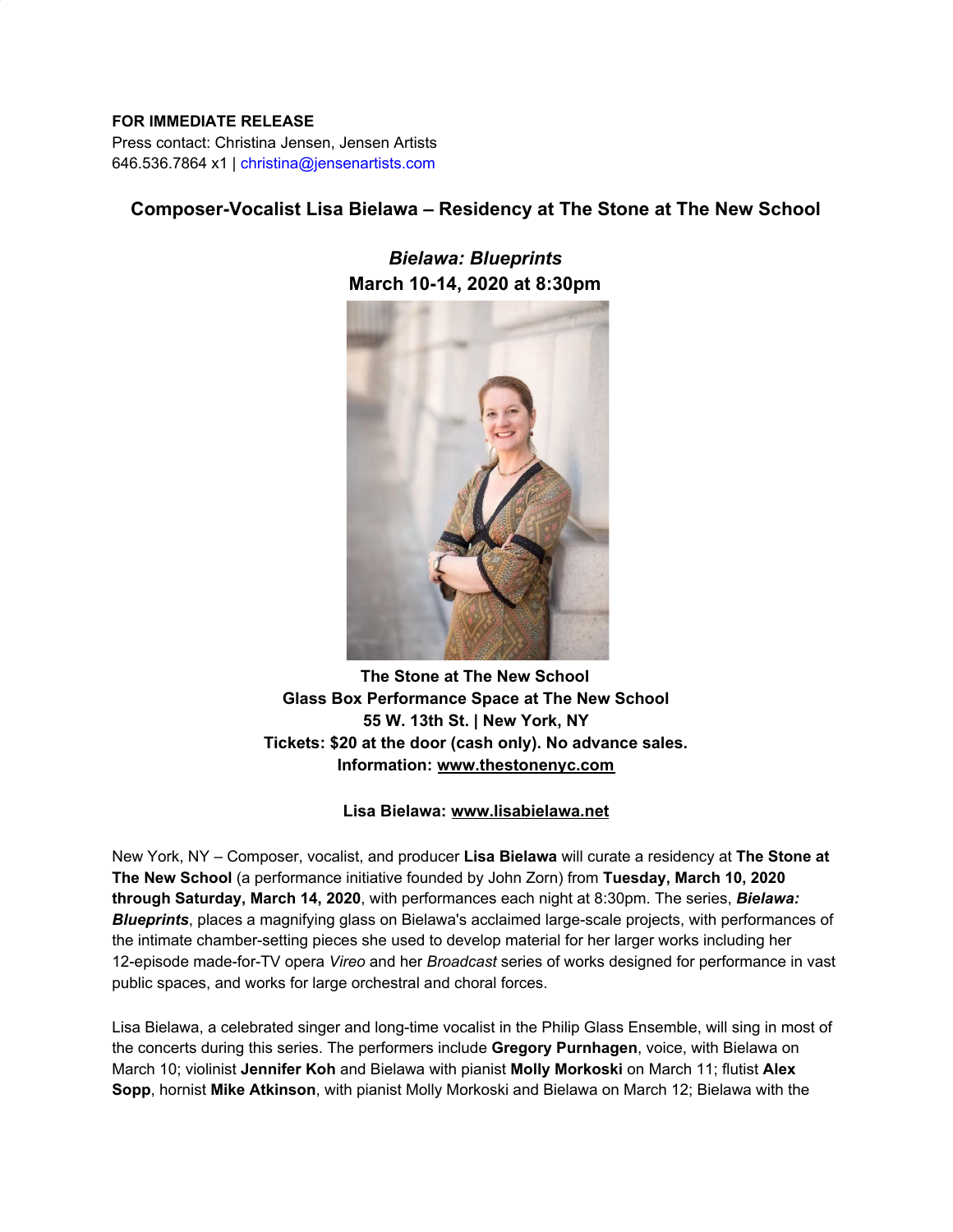Fischer family - violinist **Rebecca Fischer** and **Anthony Hawley**, found percussion, with their daughters violist and vocalist **Oriana Hawley** and flutist **Ilaria Hawley**, on March 13; and the **Parhelion Trio** (pianist **Andrea Christie**, flutist **Sarah Carrier**, clarinetist **Ashleé Miller**) on March 14.

Lisa Bielawa has established herself as one of today's leading composers and performers, who consistently executes work that incorporates community-making as part of her artistic vision. She has created music for public spaces in Lower Manhattan, the banks of the Tiber River in Rome, on the sites of former airfields in Berlin in San Francisco, and to mark the 30th anniversary of the fall of the Berlin Wall; she has composed and produced a twelve-episode, made-for-TV opera that features over 350 musicians and was filmed in locations across the country; she was a co-founder in 1997 of the MATA Festival which continues to support young composers; and for five years she was the artistic director of the San Francisco Girls Chorus, bringing the chorus to the NY PHIL BIENNIAL and introducing the young performers to the music of today through numerous premieres and commissions of leading composers.

In an article which branded Bielawa a "fire starter," *New Music Box* reported, "It's difficult to stand anywhere near composer and vocalist Lisa Bielawa and not feel energized by proximity. . . An extrovert to the core, Bielawa acknowledges that her highly social nature has taken her in some specific directions both as a composer and as a musical citizen. Community building and close collaboration with performing artists is often central to her compositional process."

Bielawa is a Rome Prize winner in Musical Composition. She takes inspiration for her work from literary sources and close artistic collaborations. *Gramophone* reports, "Bielawa is gaining gale force as a composer, churning out impeccably groomed works that at once evoke the layered precision of Vermeer and the conscious recklessness of Jackson Pollock." Her music has been described as "ruminative, pointillistic and harmonically slightly tart," by *The New York Times*, and "fluid and arresting ... at once dramatic and probing," by the *San Francisco Chronicle*. She is the recipient of the 2017 Music Award from the American Academy of Arts & Letters and was named a William Randolph Hearst Visiting Artist Fellow at the American Antiquarian Society for 2018.

Bielawa became the inaugural Composer-in-Residence and Chief Curator at the Philip Glass Institute (PGI) at The New School's College of the Performing Arts in 2019. The PGI is a landmark partnership between The New School, the Philip Glass Ensemble (PGE), and Bielawa, who has been the vocalist with the Ensemble since 1992. She recently made her orchestral conducting debut leading the Mannes String Orchestra in a special presentation by the PGI. In addition to performing as the vocalist in the PGE, Bielawa performs in many of her own works as well as the music of John Zorn, Anthony Braxton, Michael Gordon, and others.

#### *Bielawa: Blueprints* **– Programs and Performers:**

#### *All music composed by Lisa Bielawa*

#### **Blueprints I: March 10, 2020 at 8:30pm**

Lisa Bielawa (voice), Gregory Purnhagen (voice) PROGRAM: - "Doctor's Aria" from *Vireo: The Spiritual Biography of a Witch's Accuser*, Episode 9: *Alcatraz* (2016, 2019)

*- A Collective Cleansing* for voice and digital audio (1999)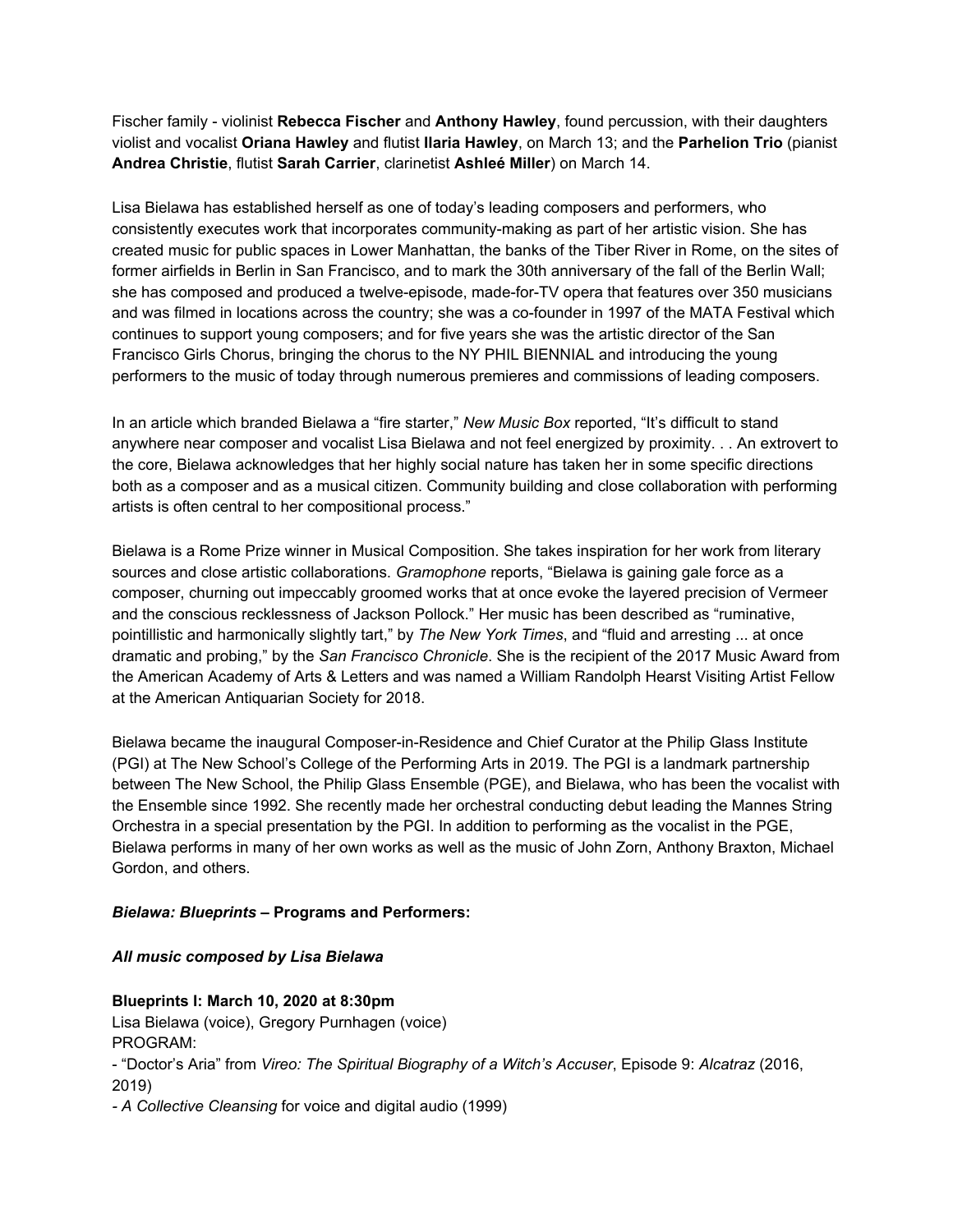- Demonstration of the Learning Tool from *Mauer Broadcast*, for an unlimited number of singers, in celebration of the 30th anniversary of the Fall of the Berlin Wall (2019)

- Sketch #1 from *Voters' Broadcast*, a large-scale work-in-progress

\*This concert will have an opportunity for attendees to join in the performance. If you play an instrument, bring it!

### **Blueprints II: March 11, 2020 at 8:30pm**

Jennifer Koh (violin), Lisa Bielawa (voice), with Molly Morkoski (piano) PROGRAM:

- *Vireo Caprice* for solo violin (2015)
- *Sanctuary Songs* for violin and voice (2017)
- "Threshold," from *Sanctuary*, a violin concerto (2019)
- Sketches from *Hildegurls: Electric Ordo Virtutum* (1998)

### **Blueprints III: March 12, 2020 at 8:30pm**

Alex Sopp (flute), Mike Atkinson (horn), with Molly Morkoski (piano) and Lisa Bielawa (voice) PROGRAM:

- *Fictional Migrations* for flute, horn, and piano (2017)
- "Prologue" from *The Right Weather* (2003)
- *Synopses* (2006-09, studies for In medias res):
- #1: "It's Over (But It Was Fun)" (piano)
- #3: "I Think We Should Tell Her" (flute)
- #5: "He Figures Out What Clouds Mean" (arranged for horn)
- #8: "Most Rumors About Him Are True" (piccolo)
- #10: "I Know This Room So Well" (arranged for horn)
- *Genesis Again*, an open score from 1998
- Studies for *Tempelhof Broadcast* (2013)

## **Blueprints IV: March 13, 2020 at 8:30pm**

Rebecca Fischer (violin), Lisa Bielawa (voice), Oriana Hawley (viola, voice) and Ilaria Hawley (flute), Anthony Hawley (found percussion)

PROGRAM:

- *Kafka Songs* for violin and voice, one performer (2001-03)
- *One Atom of Faith* for violin and voice, one performer (2016)
- "4am" from *Insomnia Etudes*, for solo viola (2017)
- *Synopses* (2006-09, studies for *In medias res*):
- #7: "Where's the Guy With the Directions?" (violin)
- #13: "Thy Sting is Not So Sharp" (arranged for violin and viola)
- Sketch #2 from *Voters' Broadcast*, a large-scale work-in-progress, arranged for Becca and her family

## **Blueprints V: March 14, 2020 at 8:30pm**

Parhelion Trio: Andrea Christie (piano), Sarah Carrier (flute), Ashleé Miller (clarinet) PROGRAM:

- *Rondolette* in a new arrangement for flute, clarinet, and piano (2011, arr. 2020)
- *Fictional Migrations* in a new arrangement for flute, clarinet, and piano (2017, arr. 2020)
- *Wait* for piano and drone (2002, a study for the piano concerto *The Right Weather*)
- *Gargoyles* for solo flute (2009)